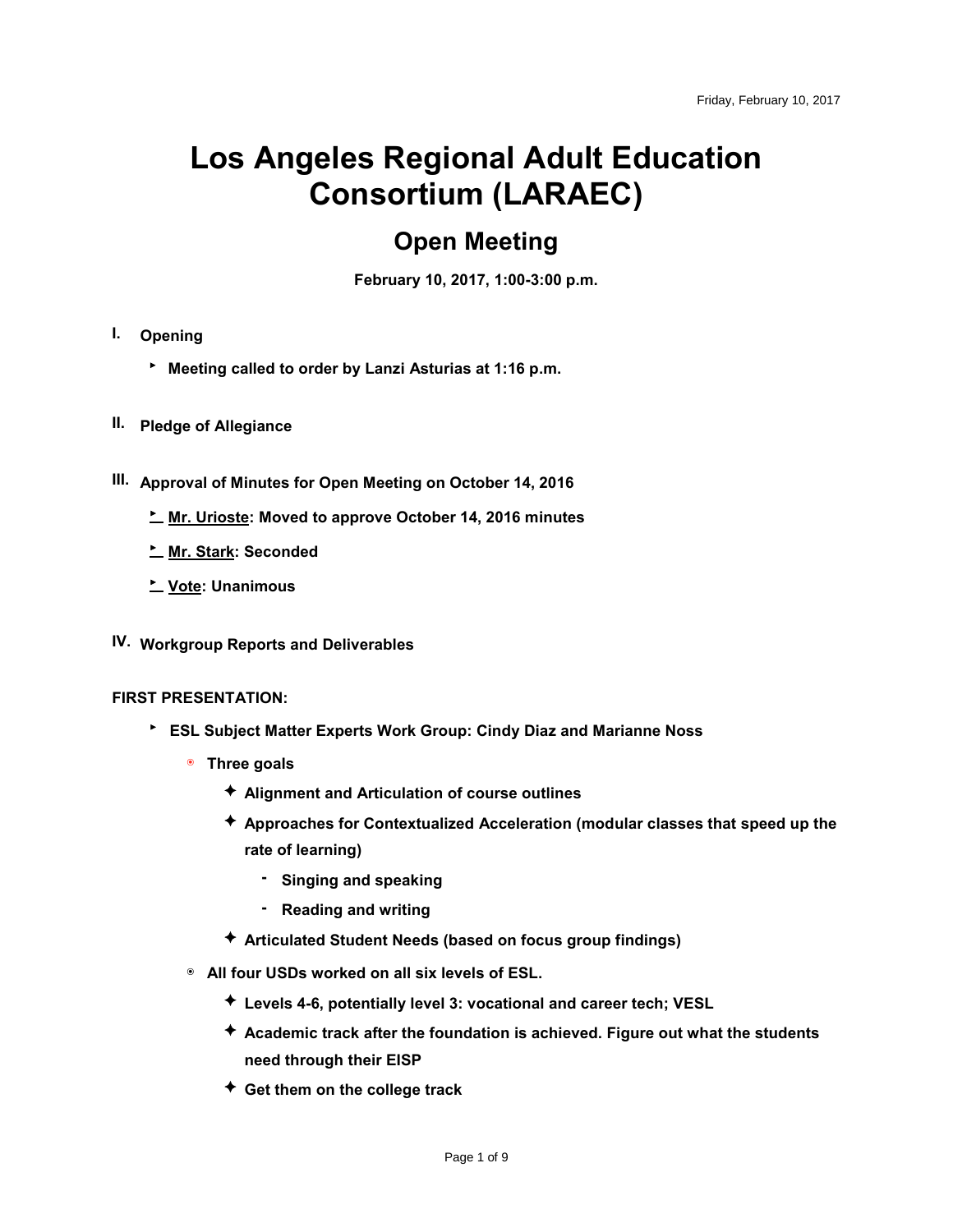- ๏ **37 students participating in the focus group studies**
	- ✦ **They liked the modular classes**
	- ✦ **Levels 1-3 at the traditional level of learning.**
	- ✦ **Upper level students go modular.**
	- ✦ **A lot of parents go to school to help their students with homework so we want to try to help them with that.**
	- ✦ **22% of the participants want to get a high school diploma. 66% wanted to be in class at least 5 months. Students like the combo of traditional and modular. 29% wanted educational videos to take home. 41% wanted to use ESL to help or maintain their current job. They are forced by their managers to keep learning English for customer service or other communication skills they need.**
- ๏ **Dependent upon which area was served, we got different answers. Those are the combined answers for everybody.**
	- ✦ **Culver city preferred longer class times. They had different needs. Burbank schools wanted to get through classes quickly and only 41% were there for jobs, a lot were there for a variety of reasons.**
	- ✦ **Many of the students thought getting to the next level would take anywhere from 6 months to a year and a half. This is what the students thought themselves. We as teachers know what actually happens in the classroom, so they may not have the confidence that they can complete a class sooner. We all thought we needed to shift the way that we approach ESL in that we need to stress the goals and enable and empower our students to achieve their goals more quickly.**
	- ✦ **Wanted to streamline their learning curve so they could move from one level to another and reach their final goal.**
	- ✦ **Remaining work tasks:**
		- **- Launch pilots of aligned curriculum (program results by June 30, 2017)**
		- **- Support and evaluate pilots of modular courses (summary and recommendations as pilots complete)**
		- **- Develop a PD plan for course outline phased-in implementation (by March 31, 2017)**
		- **- Currently being piloted on USD campuses.**
- ‣ **Board Feedback for ESL SME Work Group**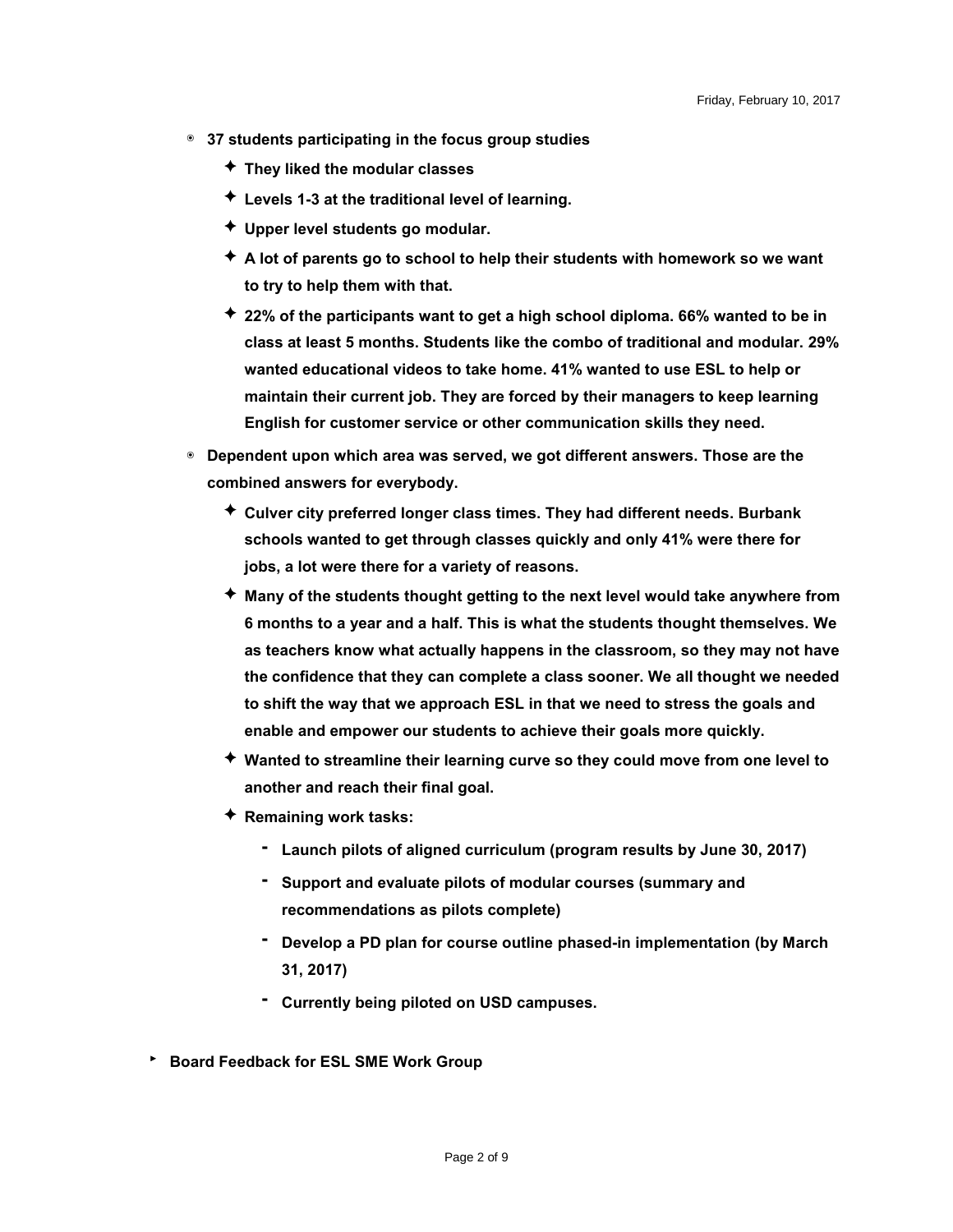- ๏ **Mr. Stark: Congratulations on all the work being done here. There are two tracks: a CTE vocational track and an academic track. Both tracks could potentially lead to post-secondary education. To what degree are the college career readiness standards embedded in both tracks so that students wouldn't choose one at the expense of something else?**
- ๏ **Presenter: We haven't thought about it in those terms. We think our course outlines are such that it is not a disadvantage to choose either one, but it is something to consider.**
- ๏ **Dr. Miller: Which LACCD colleges do the faculty represent, do you know?**
- ๏ **Presenter: Culver City is currently working with West LA college to align ESL curriculum.**
- ๏ **Dr. Miller: So we need to get both of those colleges plugged into this sooner rather than later.**
- ๏ **Presenter: It's difficult because there's been one member, two members, so it depends a lot on individual schedules.**
- ๏ **Dr. Miller: We'll follow up on that. Thank you.**

#### **SECOND PRESENTATION:**

- ‣ **LARAEC Mid-year Report**
	- ๏ **Conduct Student Focus Group**
		- ✦ **Progress:**
			- **- Difficulty with connection to long-range plan, face to face Schoology tutorial.**
			- **- Schoology: Learning management platform. Sharing information, focus groups on the tutorial. Some members struggled with this.**
		- ✦ **Primary reasons for attending adult school is vocational and continued academics:**
			- **- Across the board, wanted a beginning level reading class.**
			- **- More small group teacher-directed courses in English and math.**
			- **- Work more closely to provide ESL students with support in terms of applying to college.**
			- **- Focus on vocational ABE reading and math curriculum.**
	- ๏ **Evaluate current assessments**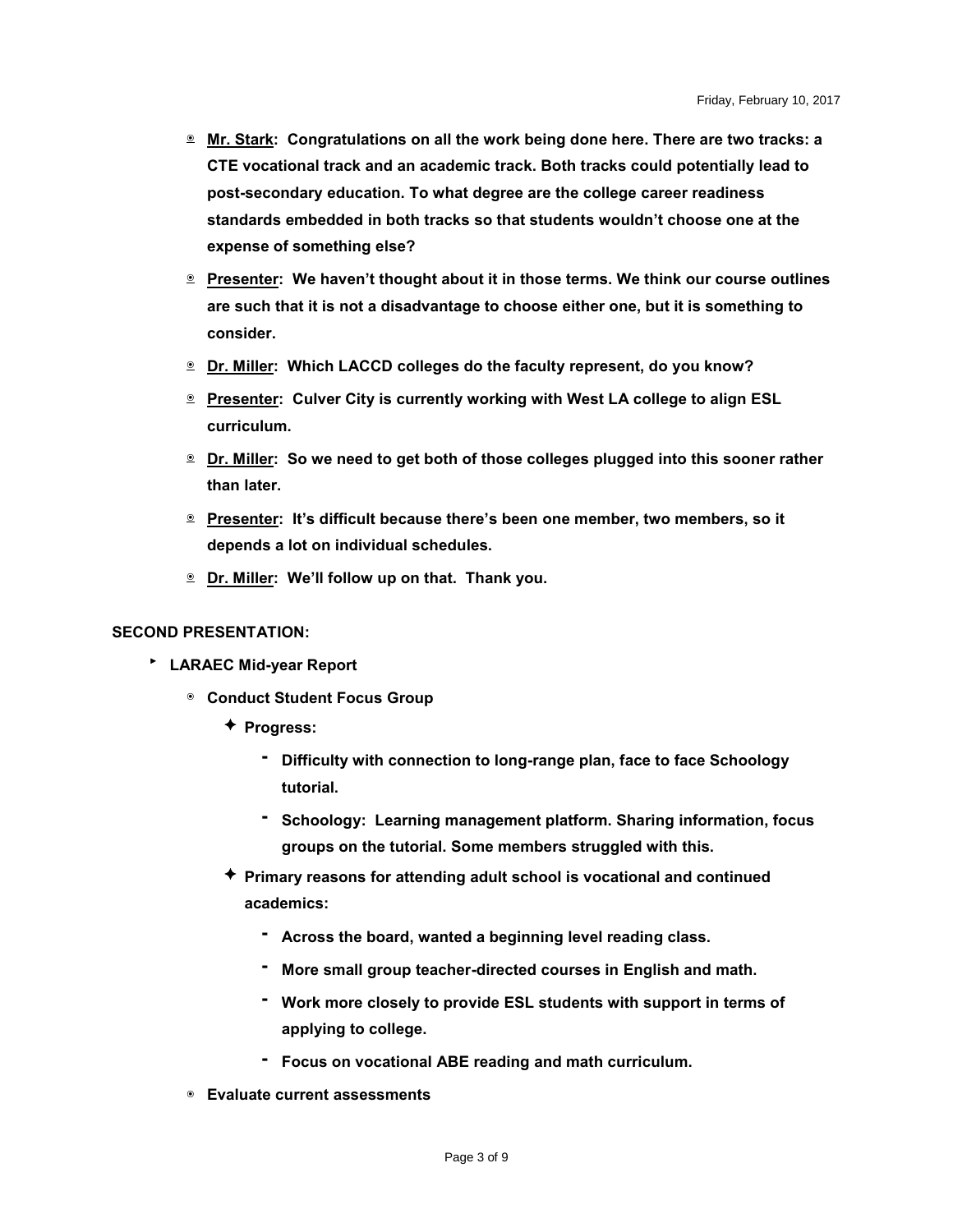- ✦ **Develop regional assessments crosswalk**
	- **- Need more time.**
	- **- Need more specifications regarding regional assessment.**
- ✦ **Evaluate need for curriculum alignment**
- ✦ **Evaluate feasibility of ABE level 1 literacy**
	- **- Student placement was inconsistent, need a clear distinction between ABE students to assure proper placement**
	- **- Chose not to make recommendations because they wanted more summaries and data. Working very closely with CTE programs moving forward.**
- ‣ **Board Feedback on LARAEC Mid-year Report**
	- ๏ **Ms. Brendzal: No one is an expert from the ABE group to report?**
	- ๏ **Presenter: No, the ABE group was not available today. The team put together the slideshow.**
	- ๏ **Mr. Stark: Just a general comment, which will apply to many of the other workgroups, there's a lot that's changed since these workgroups began, specifically with the assessments. The state has mandated a common assessment, CASAS, so I would like the groups to look at how the other assessments line up with CASAS, because that is an assessment which will be used across the five districts.**
	- ๏ **Ms. Brendzal: The Montebello people felt like this group worked well together.**
	- ๏ **Dr. Miller: What is the intent of all of this?**
	- ๏ **Presenter: To create common curricula/articulate a common curriculum with choices or to evaluate the need for it. AB104 indicates that we should align across districts.**
	- ๏ **Dr. Miller: Our faculty need to be actively engaged in this conversation.**

#### **THIRD PRESENTATION:**

- ‣ **ASE Work Group Presentation**
	- ๏ **Math requirement for LAUSD was very different and should be brought into alignment.**
	- ๏ **Tasked with looking into Vocational ASE courses and we are excited about this. We want to work with CTE to develop these kinds of courses.**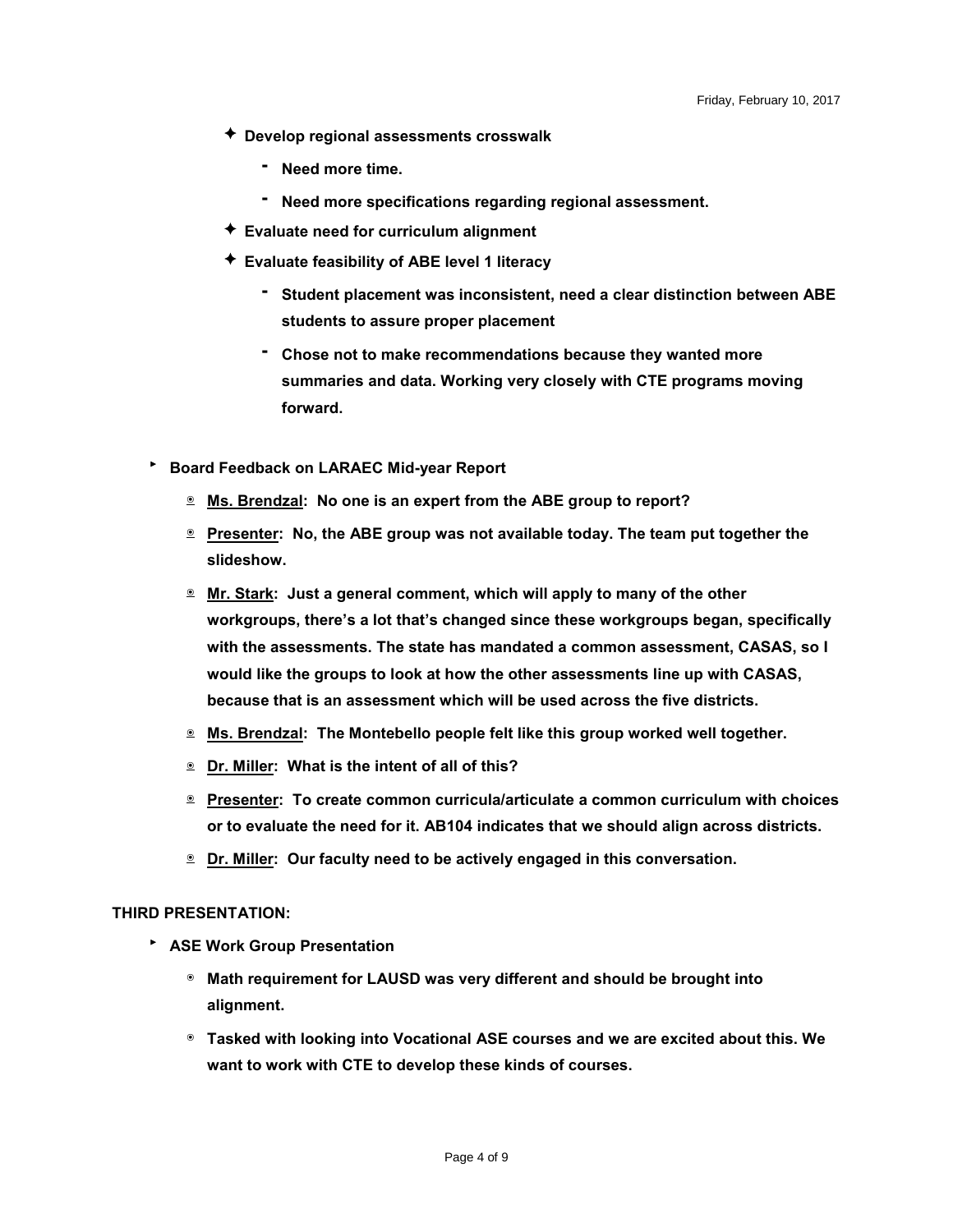- ๏ **One of the things that emerged from the conversation was the whole idea of a good diagnostic for the test. Was told that it was a bad idea to have different vendors in the same room. None of us were happy with the current vendor.**
- ๏ **In terms of dual enrollment, LAUSD has many far flung schools. One school has a practice where they enroll students in upper level ABE and ASE at the same time which is promising and we want more of that. The other dual enrollment happening in a localized way is lots of schools within our district and other agencies that have students enrolled in a community college in addition to a K12. K12 adult students should be treated the same way as K12 intermediary students. We would love the idea of articulating with community colleges; to get together when students finish certain math and English classes that are well defined that they could place right into a credit class. The research on this is unambiguous; we all want this. Expository reading and writing class was suggested. This class allows high school students to pass into a CSUN class but we don't have that for community college (yet).**
- ๏ **We want to move toward multiple assessments - CASAS, TABE, writing sample, etc.**
- ๏ **Developed a comparison chart of online products being used. All of them are in the early stages. The group felt happy in general and really recommended that more of this be done and in many different ways.**
- ๏ **What jumped out in our focus groups:**
	- ✦ **Desire for more program flexibility (Saturdays, online options, extended learning opportunities)**
	- ✦ **Program enhancement (childcare options, clearer communication of student pathways, more advertising, more support in bridging to the ASE program)**
	- ✦ **More: computers and technology, teachers, parking, counsellors.**
- ‣ **Board Feedback on ASE Work Group Presentation**
	- ๏ **Mr. Stark: Dual enrollment is a best practice. Historic partnership with the community college. . . is quite successful. Expanding those opportunities past K12 is very beneficial. And helps us understand if there are skill deficits we need to beef up on our end. Very good job, thank you.**
	- ๏ **Dr. Miller: Yes, very good job. We are trying to beef up our education across the 9 community colleges so this is very encouraging. If there are specific things let us know we would like to connect the dots. Are any of the other agencies set up to grant non-credit credit?**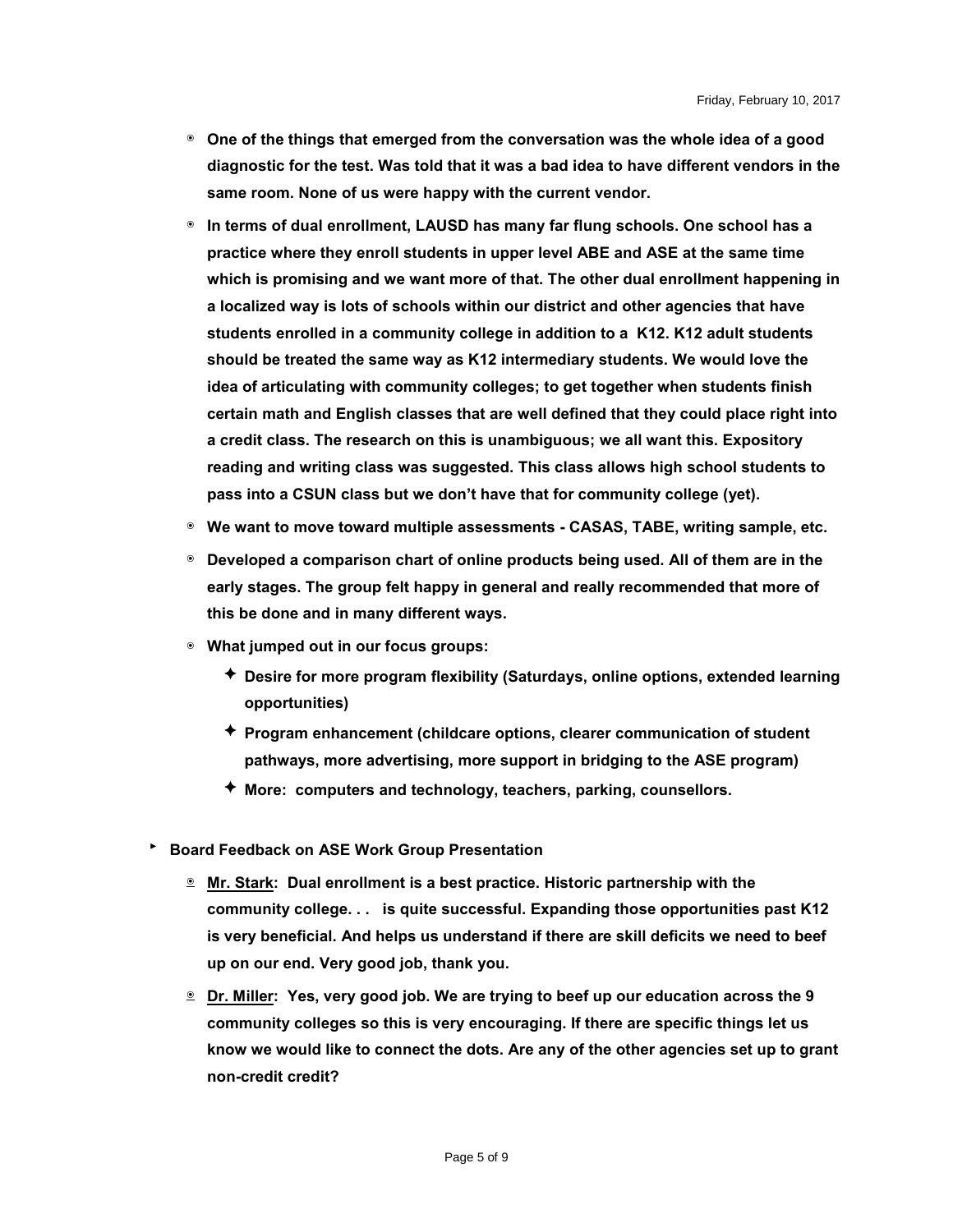- ๏ **Presenter: We have adult independent study but in terms of distance learning (which is currently only for high school diploma), in practice it has been somewhat blended in that typically students will do some or all of their work with a teacher nearby. In the high school there is a once a week mandated face to face.**
- ๏ **Mr. Urioste: Like Culver city, Burbank uses APEX for their high school program successfully for years. In terms of Saturday classes, we started offering high school diploma classes on Saturdays, so if you know anyone who needs this we are providing classes Saturday 9-1. We offer math and English assistance; we don't call it tutoring, twice a month on Saturdays in addition to a counsellor. This is based on our interaction with students who were struggling to come to weekday and week evening classes.**
- ๏ **Dr. Miller: Multiple measures slide was encouraging because that's the way we're going.**
- ๏ **Ms. Brendzal: We also have a complete online program; we are getting our feet in that and even though it's partially completed at school usually that is where we're going.**
- ๏ **Mr. Urioste: We should all jump on that ASAP because people want choices in life. Online learning allows people to make those choices and to have that flexibility. If we lag behind they will go where they can get those opportunities and choices elsewhere.**

#### **FOURTH PRESENTATION:**

- ‣ **CTE SME Mid-year Report: by Lorena Zorrilla and Richard Iadavaia**
	- ๏ **Richard: Wanted to introduce himself. He teaches electrical construction and maintenance classes, hand tools and wiring, careers class for people who are entering the energy and utility fields. Teach privately for electricians to get their state certification**
	- ๏ **Lorena: teaches child development and coaches students academically to place them in higher learning.**
	- ๏ **Challenges so far**
		- ✦ **Hard to articulate the courses because requirements were so different across districts and courses. Need to align course sequences with reading, math, etc. Unclear what pre-requisites are.**
		- ✦ **Inconsistent attendance and participation by the members (only 7 or 8 people)**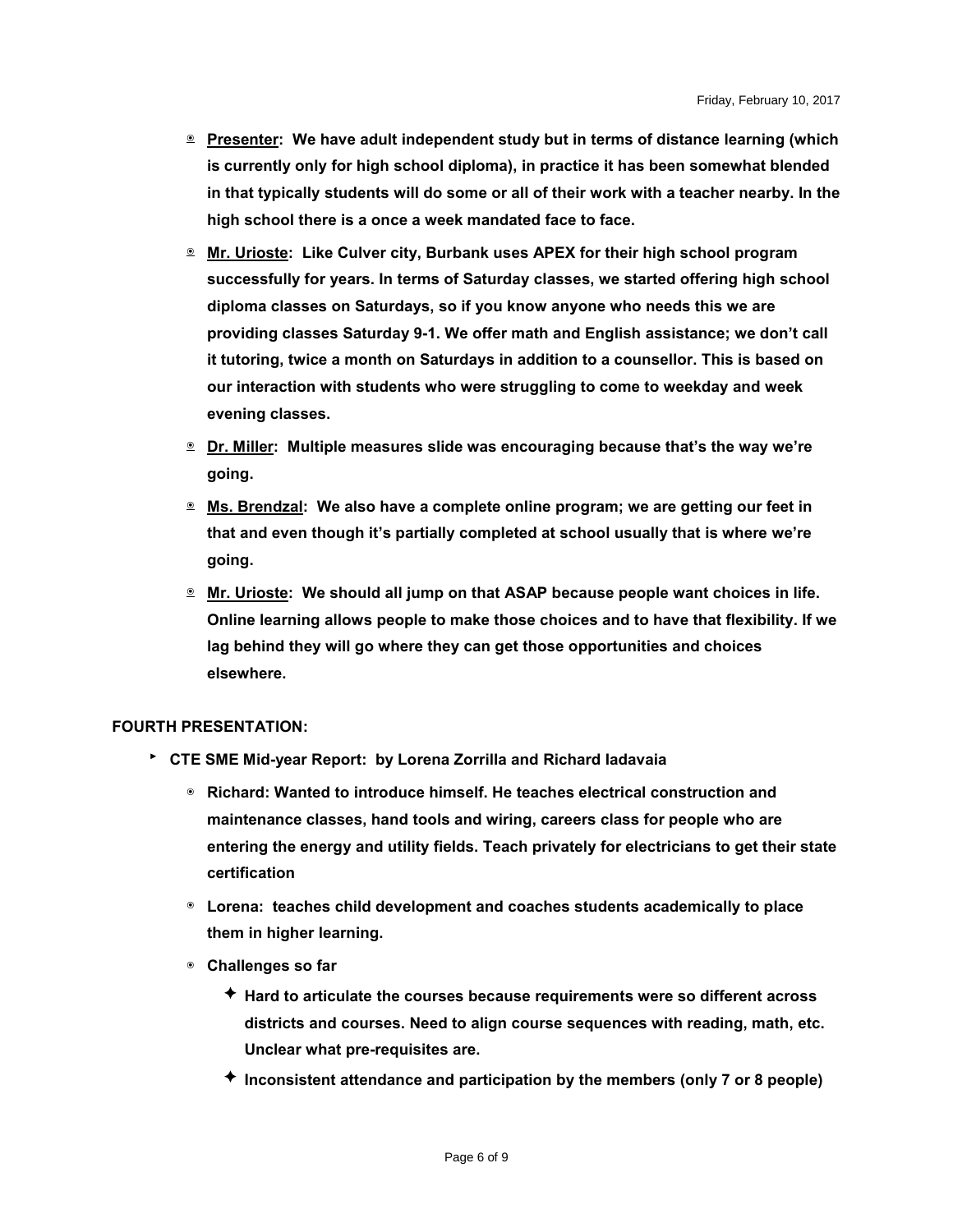- ๏ **Progress**
	- ✦ **Working on the focus group. Trying to figure out which course outlines to focus on. Working on the report. Still working on the articulations.**
	- ✦ **Have over 20 pathways that we are working on. Info is helpful because we need to start looking at things differently.**
- ‣ **Board Feedback on CTE SME Mid-year Report**
	- ๏ **Mr. Stark: One of the challenges regionally is this idea of doing a better job of including business and industry representation and what that looks like and also in terms of who are those folks and not having ten different folks approach them to be on ten different committees but to try to condense those groups. Has there been some discussion around that in terms of the CTE group?**
	- ๏ **Mr. Asturias: That was not assigned to the work group but the point person is reaching out to have joint employer advisory meetings to take advantage of what they are doing on a regular basis.**

#### **FIFTH PRESENTATION:**

- ‣ **LARAEC Counseling Workgroup Mid-year Report: by Melissa McCarthy**
	- ๏ **Developed a paper version of the individual student plan (ISP). This has evolved into the Professional development for the implementation on the electronic individual student plan (e-ISP)**
		- ✦ **Communication plan for roll out of (e-ISP) - an electronic tutorial. An initial pilot rollout period. Six schools will be piloting it initially and we will provide professional development to staff and students. The use of the e-ISP will be voluntary for students. In Spring 2018 all students would be involved hopefully.**
	- ๏ **Resource directory - the goal being to provide access to support services in our local community. The final deliverable is the resource directory.**
	- ๏ **Try to deal with students holistically. Besides the tools we are demanded to utilize, the interview is an important part of getting to know your students and developing a relationship.**
	- ๏ **Resource directory focused on local students. A lot of the resources out there are non-functional or not providing top-quality service. These particular resources that are provided by us are vetted at the local source and the information will be current and up to date.**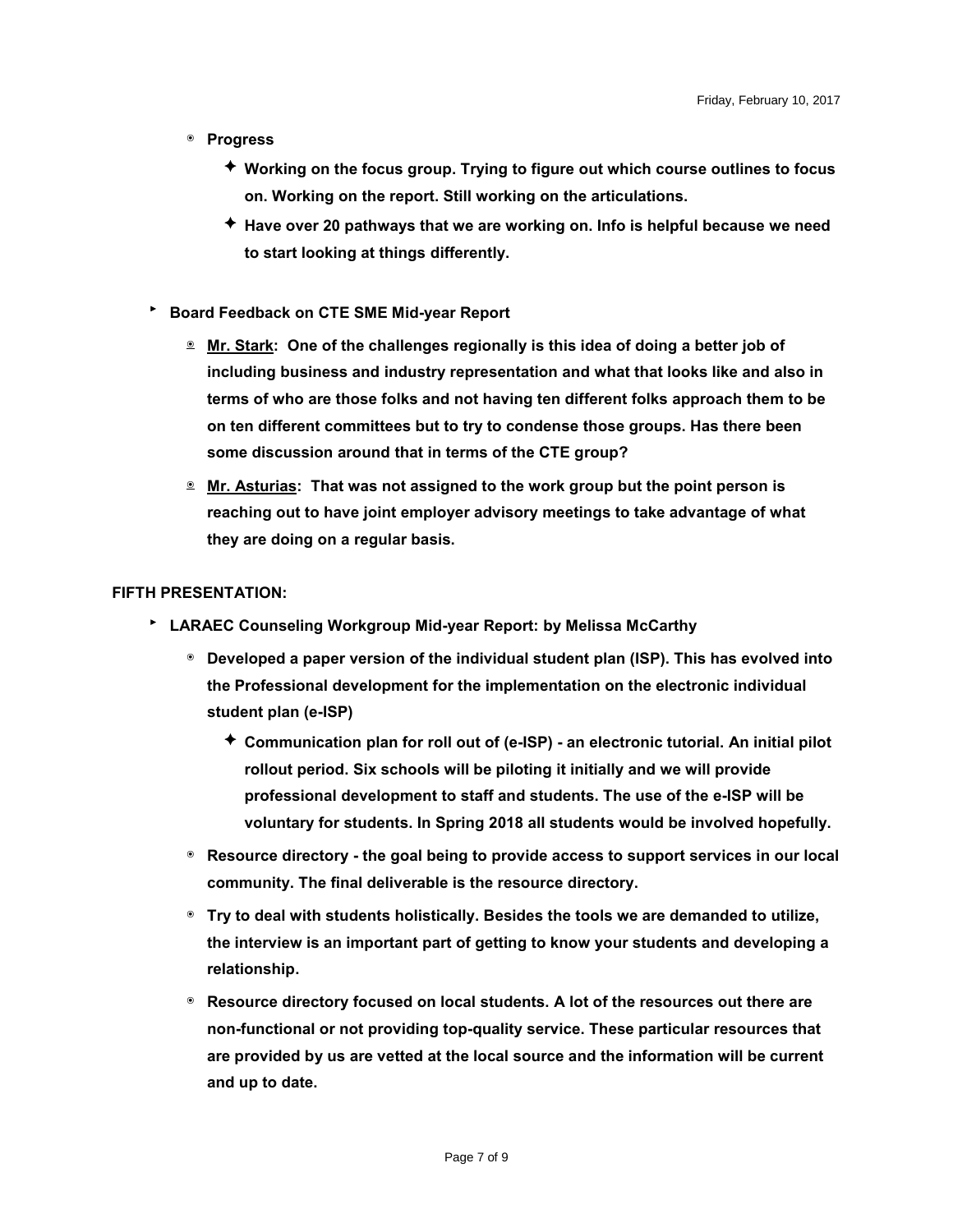- ๏ **We want counsellors to envision their ideal department. We will be conducting our focus groups and will be able to provide data the next time we present. Developing the master guide - a collection of best practices involving the student needs and overcoming any barriers. We will be plugging in the pieces to the master format that we have created.**
- ‣ **Board Feedback on LARAEC Counseling Workgroup Mid-year Report**
	- ๏ **Ms. Montes: Coming from a district that is one counselor, this is so valuable. Counselor getting information around helps with isolation so thank you on behalf of the city.**
	- ๏ **Mr. Stark: Excited about the e-ISP. From the K12 side this is the next evolution of the grad plan. As I would envision it, this would be a piece that hopefully would be a warm handoff to the community. If the resource directories we have are not useful in that way to the college, how can we make it more useful?**
	- ๏ **Ms. McCarthy: CTE students have their own needs and we are happy to discuss this with our colleges.**
	- ๏ **Audience Member: When we looked at partnering with the workgroup we looked at assessment, orientation and counseling. The counsellors have to put everything in online in order for it to be valid, so counsellors would have to do it twice. The aligning means aligning processes. This informs our counseling.**
	- ๏ **Dr. Miller: We need to look at the legislation for a more transparent or coordinated or seamless or transportable system. So I think we can work and should work on that. I am beyond impressed about the amount of work that these groups are presenting. We're all doing the same thing so we really need to connect.**
	- ๏ **Ms. McCarthy: Community College reps have been very involved. We're aligning what we're doing with our college outreach people so that the students are taking care of all of these pieces as far in advance as possible.**
	- ๏ **Ms. Brendzal: When we started three years ago, and we had to counsel everyone, that was a great opportunity. We've always wanted the opportunity but funding made it difficult. We're excited to counsel each and every one of our students. And I know we'll come together. Happy about the direction.**
- **V. Inter-District Training: CALPRO and OTAN - Report**

**Mr. Asturias: We are hoping for reports in March and April**